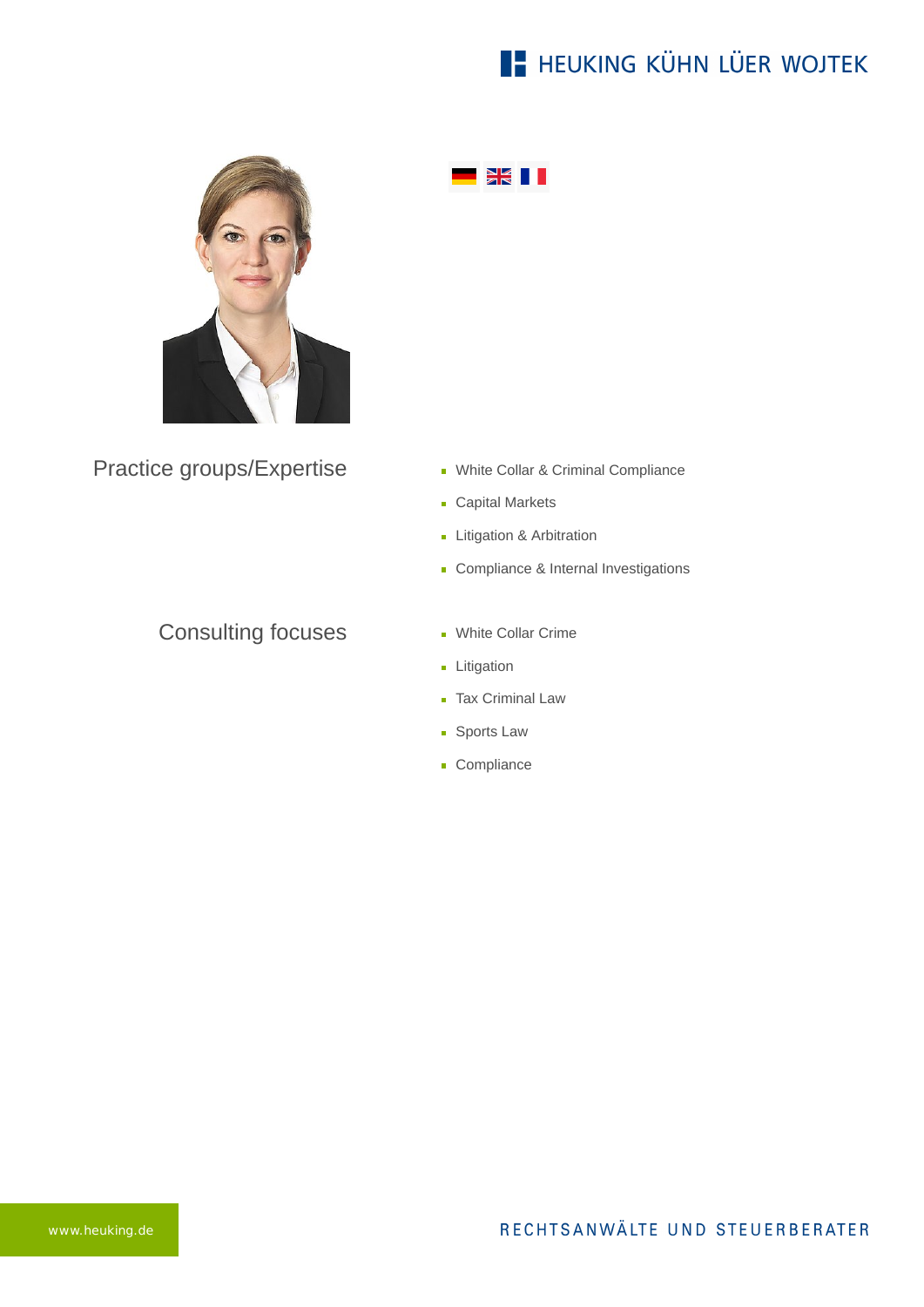# **E- HEUKING KÜHN LÜER WOJTEK**

| Vita                | <b>Admitted</b><br>since 2011                                                                                                                                                                                                                     |
|---------------------|---------------------------------------------------------------------------------------------------------------------------------------------------------------------------------------------------------------------------------------------------|
|                     | <b>Education and former activities</b>                                                                                                                                                                                                            |
|                     | Langrock Voß & Soyka in Hamburg<br><b>Salaried Partner for White Collar Crime</b><br>2017 - 2019                                                                                                                                                  |
|                     | Heuking Kühn Lüer Wojtek in Hamburg<br>Senior Associate for White Collar Crime/Litigation<br>2012 - 2017                                                                                                                                          |
|                     | Roxin Rechtsanwälte in Hamburg<br><b>Legal Assistant for White Collar Crime</b><br>2010 - 2011                                                                                                                                                    |
|                     | Hanseatic Higher Regional Court of Hamburg<br>Legal Clerkship with legal training at Hogan Lovells and at<br>Norddeutscher Rundfunk in Hamburg<br>2008 - 2010                                                                                     |
|                     | Chair of Prof Dr Ursula Nelles for Criminal Law, Criminal<br>Procedural Law and White Collar Crime, University of<br>Münster<br><b>Research Assistant</b><br>2004 - 2008                                                                          |
|                     | <b>University of Münster</b><br>German Law studies with additional studies in Anglo-<br>American Law (FFA) and with internships at LeBoeuf,<br>Lamb, Greene & MacRae in Boston, USA, and at Clifford<br><b>Chance in Frankfurt</b><br>2000 - 2004 |
| <b>Affiliations</b> | • Wirtschaftsstrafrechtliche Vereinigung e.V. (German White<br>Collar Crime Association)                                                                                                                                                          |
|                     | International Bar Association (IBA)                                                                                                                                                                                                               |
|                     | - Juristinnen im Wirtschafts- und Steuerstrafrecht e.V.<br>(Female Lawyer's White Collar Crime Association,<br>Regional Manager for Hamburg)                                                                                                      |
| <b>References</b>   | Kontora participates in oncology research company<br>Indivumed                                                                                                                                                                                    |
|                     | Aquila Capital enters into strategic partnership with Daiwa<br>Energy & Infrastructure                                                                                                                                                            |
|                     | Two new partners for Heuking: Sabine Ottow returns to<br>Heuking as Salaried Partner   Daniel Lehmann reinforces<br>Private Clients division in Munich                                                                                            |